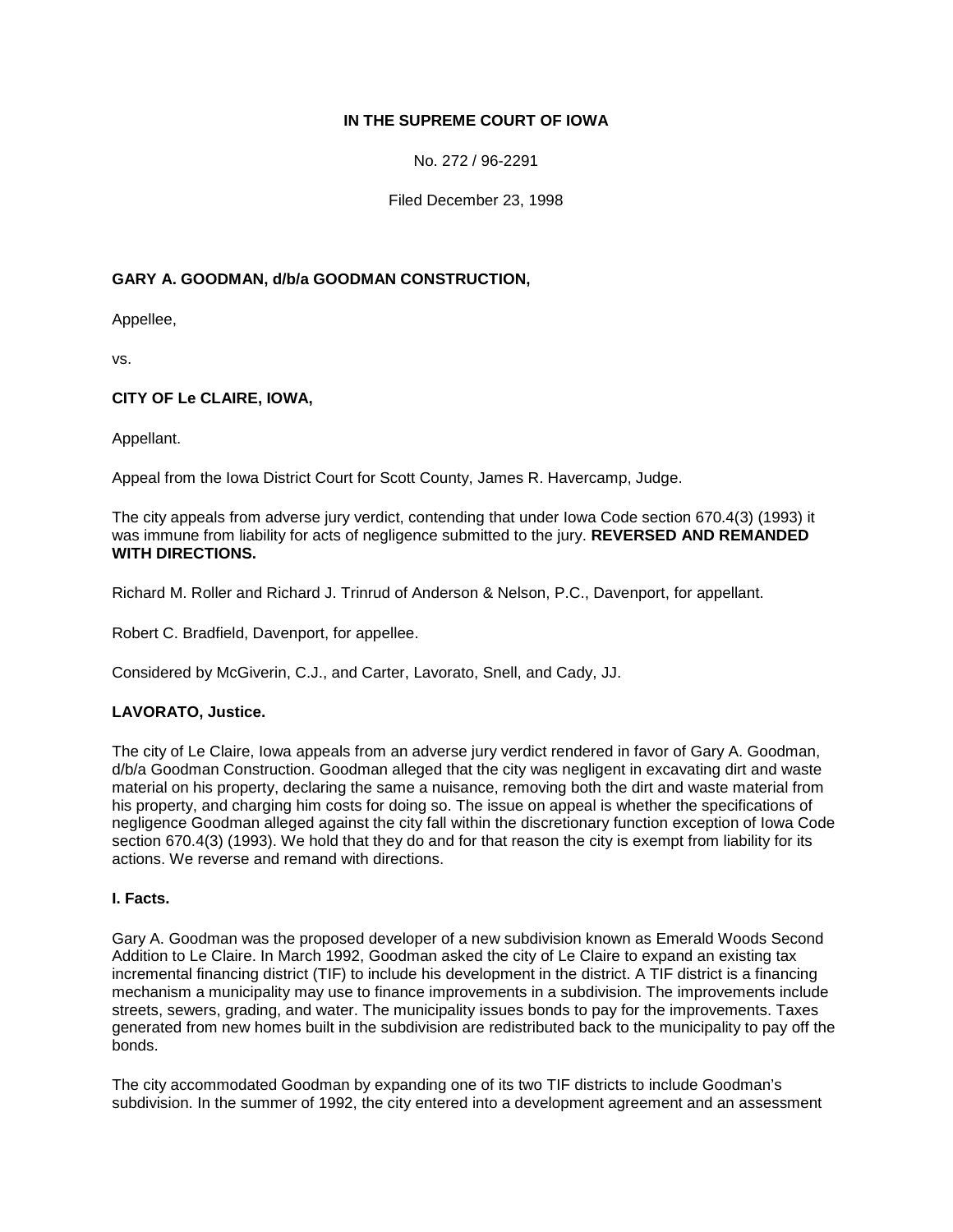agreement with Goodman. However, instead of letting Goodman construct the improvements, the city decided to let bids for the construction because the latter process would be less costly. The lowest bidder was Oetzel Construction.

Work on the improvements began in April, 1993. About a month later on May 19, Shive-Hattery, the project engineers, contacted city administrator Edwin Choate and told him that the contractor, Oetzel Construction, had uncovered what appeared to be a landfill or dump. The contractor uncovered tires, broken concrete, pipe, car parts, bed springs, broken glass, water heaters, and household garbage.

Because the sloping terrain of the subdivision interfered with the proper elevation of a city street that was being constructed, the contractor had to move a large amount of dirt from one side of the street to the other side. It was during this dirt-moving process that the contractor made the discovery.

Over the next several days, Choate and the engineers discussed available options to deal with the waste material the contractor had uncovered. During this time frame, the engineers consulted their own experts. Choate and the engineers were somewhat familiar with state law requirements concerning the discovery of a landfill. They looked at the Iowa Code, administrative regulations, and the city's own nuisance ordinance to further familiarize themselves with their responsibilities.

Choate contacted Goodman on May 21 and told him that the contractor had uncovered what appeared to be a landfill. Choate also told Goodman that he and the engineers were researching what options were available and what courses of action to take to deal with the waste material.

On May 26 Choate and the city attorney met with Goodman to make a decision about what to do. The group decided to determine the extent of the landfill, excavate it, and then move it out of the immediate area of construction. They decided to defer any decision about how to dispose of the fill.

On the same day and at the engineer's suggestion, the city dug test holes to determine the size of the fill. The city determined the extent of the fill was about 2600 cubic yards. After researching various statutes and ordinances and consulting with its attorney and project engineers and their experts, the city concluded that it was dealing with a landfill and for that reason had no other choice but to dispose of it in a proper fashion according to state law.

In accordance with that conclusion, Choate authorized the contractor to excavate the fill and stockpile it. From engineering calculations, Choate was able to determine that about seven percent of the landfill material was on the city's right-of-way and the remainder was on Lots 4 and 5 of Goodman's subdivision.

The city and Goodman agreed that the excavated fill should be moved to Lot 6 of Goodman's subdivision. They also agreed that the fill should be relocated in a short period of time.

Soil samples taken by the engineers confirmed that no hazardous materials were present. So there were no concerns for any soil contamination or water pollution.

Armed with all of this information, Choate contacted the Iowa Department of Natural Resources (IDNR) for advice about what to do with the 2600 cubic yards of excavated fill and waste material. The IDNR told Choate that because of the waste material that had been uncovered, the city had to dispose of it at a state-authorized landfill.

In July the city council considered removing the excavated fill and waste material at a cost of about \$29,000. Later in the month, the council made a preliminary determination to declare the excavated fill and waste material a nuisance. The declaration was done according to a city nuisance ordinance.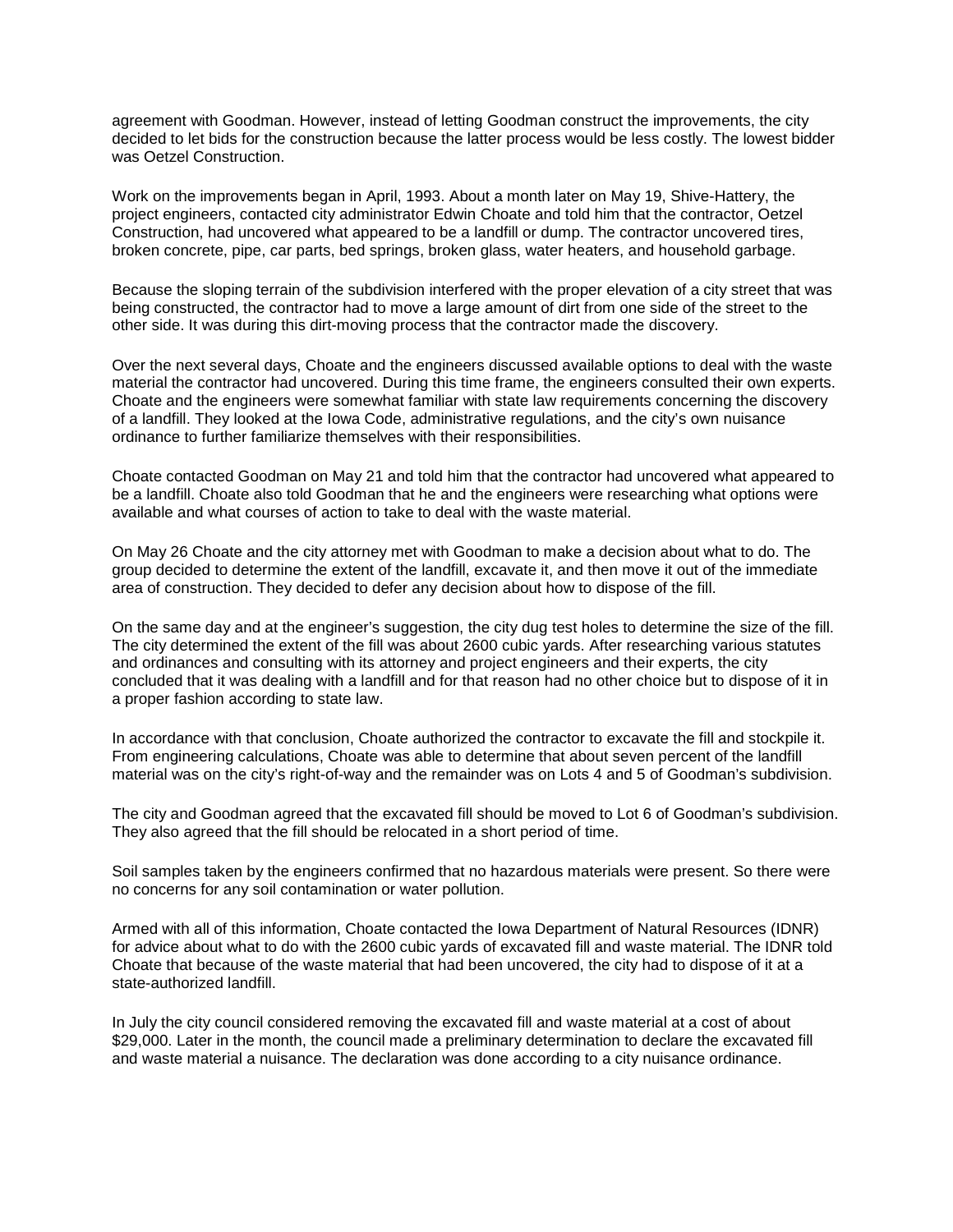Nothing further was done until April 1994 when the city council implemented the formal nuisance abatement process according to procedures outlined in the nuisance ordinance. Pursuant to these procedures, the city gave Goodman notice that a nuisance existed on his property and advised him of the steps he had to take to abate the nuisance. He was also advised he had the right to a hearing.

The delay between the declaration and implementation was for two reasons. The city was working with Goodman for a resolution of the problem, hoping that his insurance policy might cover the expense of removal. Additionally, the city was fairly busy dealing with problems resulting from the flood of 1993.

Goodman asked for a hearing during which some options were discussed. At this point the city was still trying to work with Goodman to resolve the issue.

In October, in a letter to the council, Goodman proposed that he sift through the excavation pile and separate the waste material from it. He would then push the suitable dirt into a ravine located immediately southwest of the pile. The city would be responsible for removing the waste material. Goodman's proposed cost for his work was \$26,000, which he suggested could be paid from TIF funds. The council rejected the proposal.

Later in October, Choate advised the council of an alternative proposal that he thought would be cheaper than what Goodman had proposed. Volunteers would sift through the pile and separate the waste material, which the city would then haul to a landfill. The dirt would be used as fill on the city's levee that had been damaged in the 1993 flood.

After letting bids for removal of the dirt, the city engaged the lowest bidder to move the dirt to the levee at a cost of \$5,744. The removal was done after Choate obtained permission from the Corp of Engineers and the IDNR. The sifting and removal was completed in December.

The city then notified Goodman by certified letter that (1) the nuisance had been abated; (2) he would be assessed the cost associated with the abatement, less the city's seven percent share of the cost; and (3) he had to pay the costs to abate the nuisance within thirty days. The notice was sent pursuant to the nuisance ordinance. The costs assessed amounted to \$6,677.40. The record does not indicate that Goodman ever paid the costs assessed to him.

### **II. Proceedings.**

In September 1995, Goodman filed a five-count petition against the city. Only two of the counts are material to this appeal. Both counts, grounded on negligence theories, summarized the actions of the city in (1) excavating and removing the fill and (2) declaring the excavated fill a nuisance. In one count, Goodman asked the court to find that he was not responsible for the costs associated with removing the nuisance. In the other count, Goodman asked for judgment in the amount of \$10,500, representing the value of the dirt the city had taken for its levee.

The district court denied the city's two motions to dismiss the two counts. The motions alleged that the city was immune from tort liability pursuant to Iowa Code section 670.4(3).

The jury returned a verdict of \$16,432–roughly \$10,000 for the value of the dirt and the balance for the costs the city had assessed against Goodman for removing the alleged nuisance.

The city appealed. Goodman has not filed a brief and did not appear at oral arguments.

As it did in its motions to dismiss and in its motions for directed verdict, the city contends that it is immune from liability because Goodman's allegations of negligence submitted to the jury fall within the discretionary function exception of Iowa Code section 670.4(3).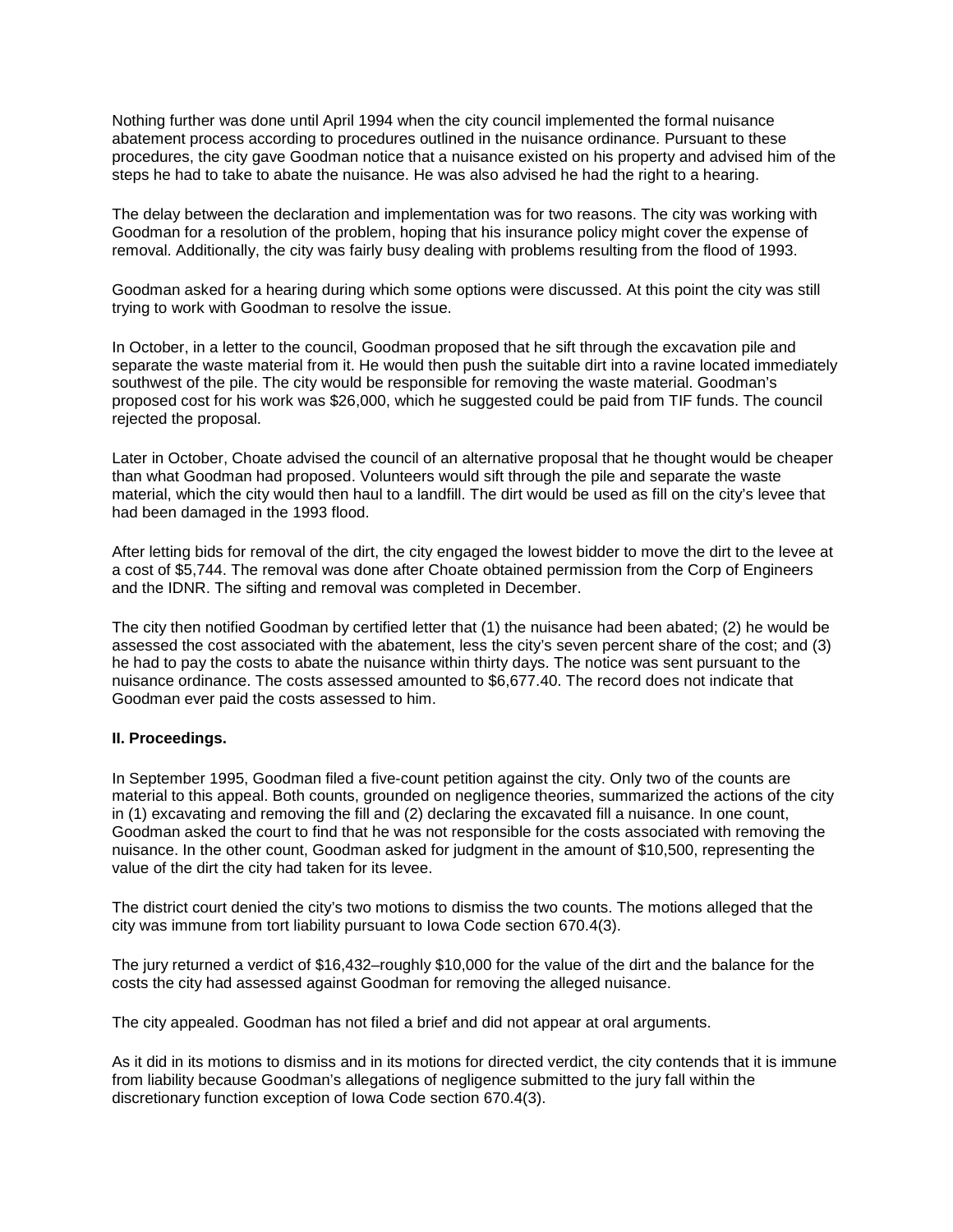### **III. Applicable law.**

Iowa Code section 670.4(3)(previously codified at Iowa Code section 613A.4(3)) affords immunity to a municipality for

> [a]ny claim based upon an act or omission of an officer or employee of the municipality, *exercising due care*, in the execution of a statute, ordinance, or regulation whether the statute, ordinance or regulation is valid, or based upon the exercise or performance or the failure to exercise or perform a *discretionary function or duty* on the part of the municipality or an officer or employee of the municipality, whether or not the discretion is abused.

Iowa Code § 670.4(3) (emphasis added). The first part of the provision deals with acts or omissions of municipal officers or employees exercising due care in carrying out statutes, ordinances, or regulations, whether valid or not. Thus, the provision bars tests by tort actions of the legality of statutes, ordinances, and regulations. The immunity attaches to actions or omissions of municipal officers or employees in carrying out statutes, ordinances, and regulations only if such officers or employees were not acting negligently.

The second part of the provision immunizes acts of discretion in the performance of governmental functions or duty, whether or not the discretion is abused. Not only are municipalities covered by the immunity, but their officers and employees exercising discretion are also covered. This is so whether or not negligence is alleged to have occurred.

Section 670.4(3) "brings municipal tort liability into alignment with the State Tort Claims Act." *Hansen v. City of Audubon*, 378 N.W.2d 903, 905 (Iowa 1985). Iowa Code section 669.14(1) of the State Tort Claims Act and section 670.4(3) are almost identical in language. (Iowa Code section 669.14(1) was previously codified at Iowa Code section 613.4(3).)

Section 670.4(3) also closely parrots the language of the Federal Tort Claims Act at 28 U.S.C. § 2680(a), which provides immunity to the United States government for

> [a]ny claim based upon an act or omission of an employee of the Government, exercising due care, in the execution of a statute or regulation, whether or not such statute or regulation be valid, or based upon the exercise or performance or the failure to exercise or perform a discretionary function or duty on the part of a federal agency or an employee of the Government, whether or not the discretion involved be abused.

28 U.S.C. § 2680(a) (1998).

We have recognized that the legislature intended the Iowa State Tort Claims Act to have the same effect as the Federal Tort Claims Act because the Iowa act is modeled after the federal act. *Feltes v. State*, 385 N.W.2d 544, 547 (Iowa 1986). For this reason we have given great weight to relevant federal decisions interpreting the federal act. *Id.*

Because the municipal, state, and federal immunity provisions are almost identical in language, we think relevant federal decisions interpreting the federal immunity provision are persuasive authority in our interpretation of the municipal immunity provision.

Before exploring the merits of the city's appeal, we think it is imperative to explore first the meaning of a discretionary act or duty. This court has used the planning/operational dichotomy from *Dalehite v. United States,* 346 U.S. 15, 735 S. Ct. 956, 97 L. Ed. 1427 (1953), in determining whether an act is discretionary for immunity purposes. *See, e.g., Keystone Elec. Mfg. v. City of Des Moines, \_\_\_\_ N.W.2d \_\_\_\_, \_\_\_*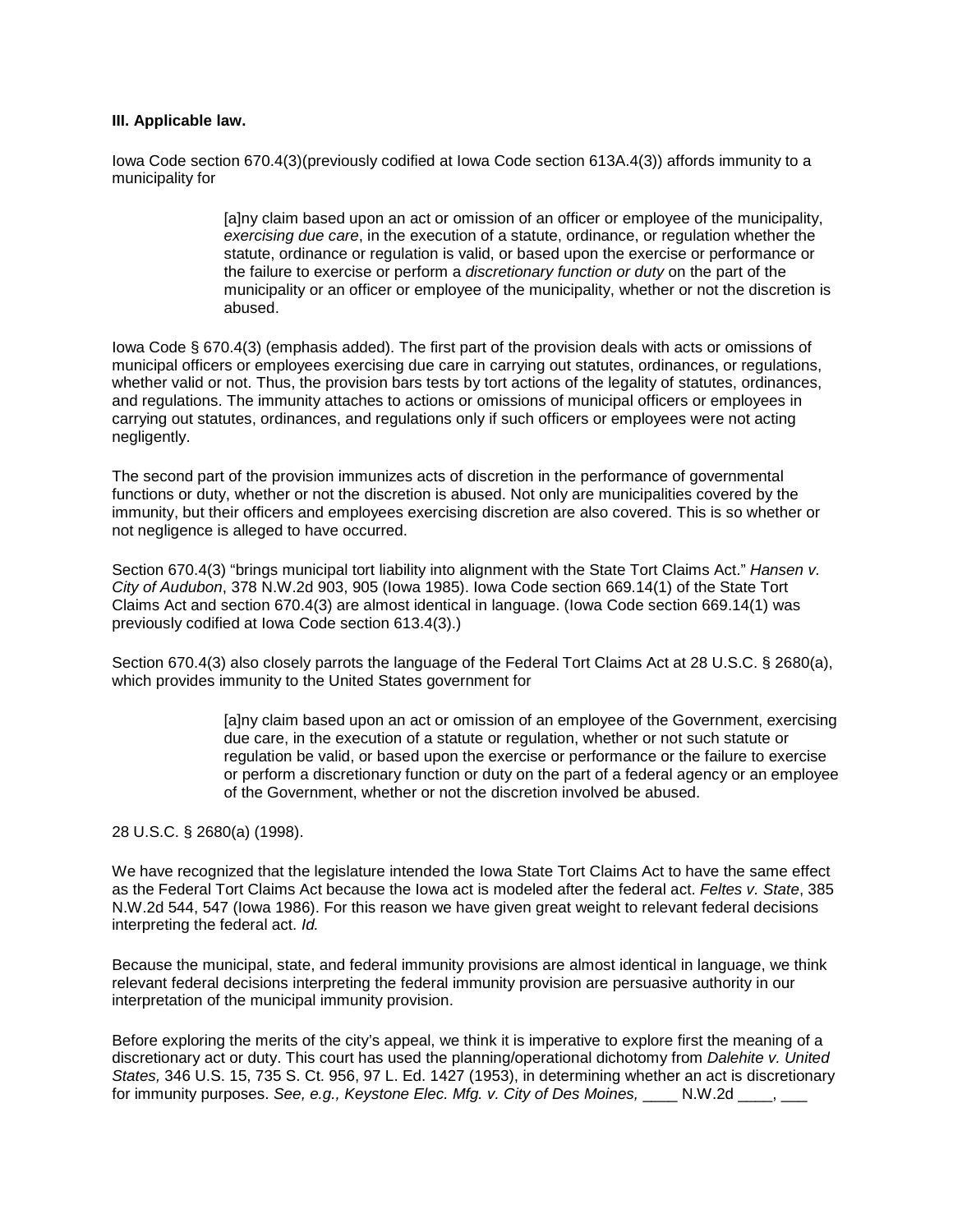(Iowa 1998); *Butler v. State,* 336 N.W.2d 416, 419 (Iowa 1983); *Stanley v. State,* 197 N.W.2d 599, 603 (Iowa 1972). The difficulty lies in determining the line of demarcation between acts constituting planning and operational acts. In *Butler,* this court tried to flesh out the difference between the two levels:

> The planning level is generally characterized as the policy[-]making stage and is said to encompass decisions "that involve the formulation of policy, that call for a weighing of competing interests, that require an assessment of the practicability or feasibility (including the consideration of budgetary constraints) of a proposed course of action, or that entail an evaluation of how the public interests will best be served." Thus the initial decision to undertake a project falls within the immunity of the planning stage.

The implementation of decisions made at the planning level is operational; decisions made at the operational level are not covered by the discretionary function exception. For example, in the area of highway construction and repair "[o]nce the decision [has been] made to construct [or repair] a . . . freeway . . . , the State [is] obligated to use due care to make certain that the freeway [meets] the standard of reasonable safety for the traveling public."

The distinction between the two levels is best illustrated in terms of judicial review. Policy decisions, such as when and where to construct a freeway, involve the weighing of the merits of social, political and economic factors traditionally held to be within the purview of the legislature. Judicial review of such decisions would be an apparent violation of the separation of powers principle. Decisions made at the operational level, however, do not involve the same overriding policy determinations and can readily be reviewed under judicially manageable tort standards of due care and reasonableness.

*Butler,* 336 N.W.2d at 419-20 (citations omitted).

Although *Dalehite* used the planning/operational dichotomy, the Court made clear that

[i]t is unnecessary to define, apart from this case, precisely where discretion ends. It is enough to hold, as we do, that the "discretionary function or duty" that cannot form a basis for suit under the Tort Claims Act includes more than the initiation of programs and activities. It also includes determinations made by executives or administrators in establishing plans, specifications or schedules of operations. Where there is room for policy judgment and decision, there is discretion. It necessarily follows that acts of subordinates in carrying out the operations of government in accordance with official directions cannot be actionable. If it were not so, the protection of section 2680(a) would fail at the time it would be needed, that is, when a subordinate performs or fails to perform a causal step, each action or nonaction being directed by the superior, exercising, perhaps abusing, discretion.

*Dalehite,* 346 U.S. at 35-36, 73 S. Ct. at 968, 97 L. Ed. at 1440-41 (footnotes omitted). We cited with approval this passage in *Nordbrock v. State,* 395 N.W.2d 872, 876 (Iowa 1986), in applying the discretionary function exception of the Iowa Tort Claims Act to the conduct of bank examiners who were given broad statutory powers in bank examinations and supervision.

Since *Dalehite*, the Supreme Court in a series of cases has refined the analysis of distinguishing discretionary acts from nondiscretionary acts.

**1.** *United States v. Varig Airlines***, 467 U.S. 797, 104 S. Ct. 2755, 81 L. Ed. 2d 660 (1984).** This case dealt with regulation of the airlines. Again, the Court acknowledged that "it is unnecessary–and indeed impossible–to define with precision every contour of the discretionary function exception." *Varig Airlines,*  467 U.S. at 813, 104 S. Ct. at 2764, 81 L. Ed. 2d at 674. The Court, however, isolated two factors useful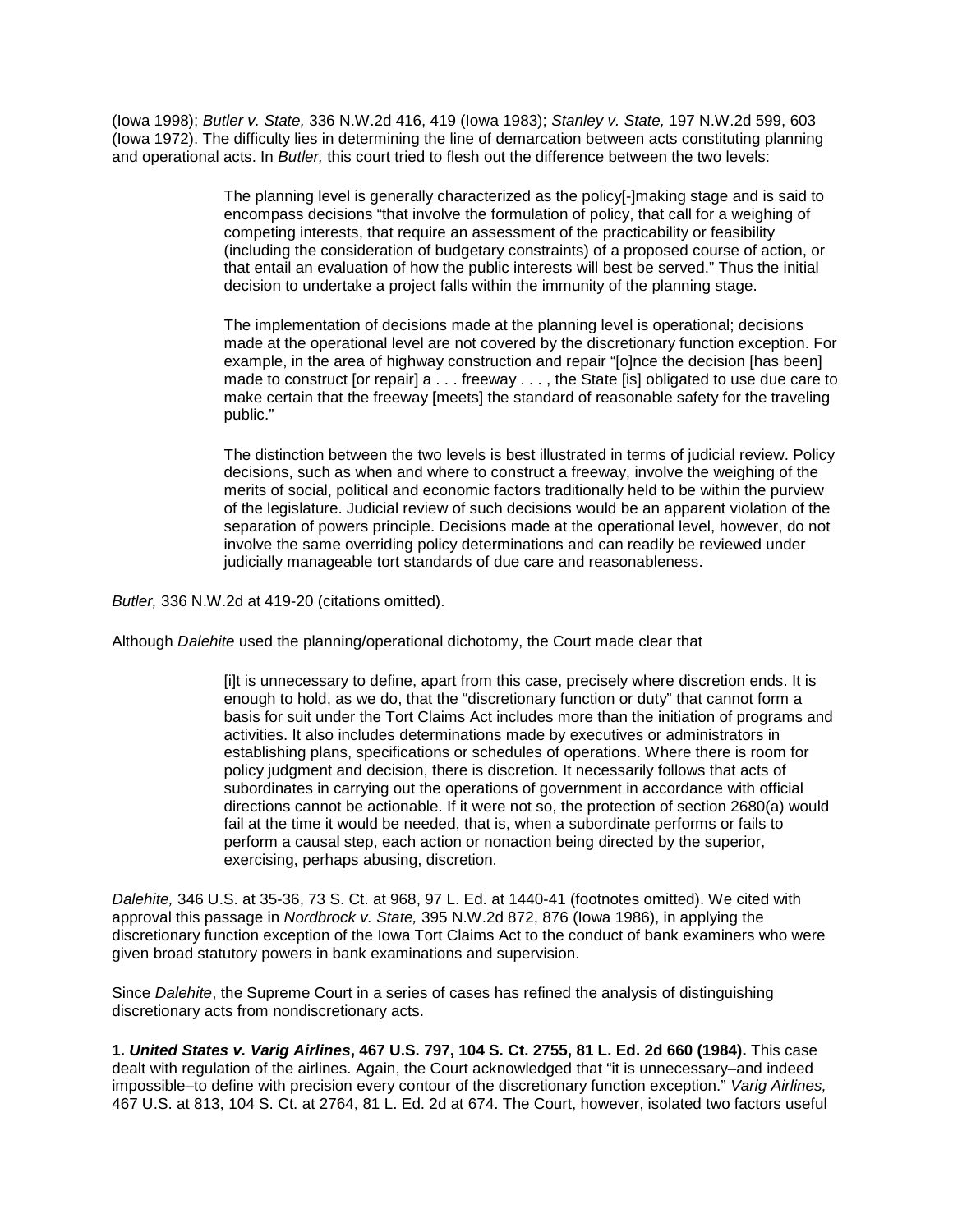in determining when the acts of a government employee are protected by the discretionary function exception:

> First, it is the nature of the conduct, rather than the status of the actor, that governs whether the discretionary function exception applies in a given case. . . . Thus, the basic inquiry concerning the application of the discretionary function exception is whether the challenged acts of a Government employee–whatever his or her rank–are of the nature and quality that Congress intended to shield from tort liability.

Second, whatever else the discretionary function exception may include, it plainly was intended to encompass the discretionary acts of the Government acting in its role as a regulator of the conduct of private individuals. . . . Congress wished to prevent judicial "second-guessing" of legislative and administrative decisions grounded in social, economic, and political policy through the medium of an action in tort. By fashioning an exception for discretionary governmental functions, including regulatory activities, Congress took "steps to protect the Government from liability that would seriously handicap efficient government operations."

*Id.* at 813-14, 104 S. Ct. at 2764-65, 81 L. Ed. 2d at 674-75 (citation omitted).

In *Nordbrock,* we cited with approval these two factors and applied them in concluding that the negligent acts alleged against field bank examiners fell within the discretionary function exception. 395 N.W.2d at 876.

**2.** *Berkovitz v. United States,* **486 U.S. 531, 108 S. Ct. 1954, 100 L. Ed. 2d 531 (1988).** In this case an infant contracted polio after being administered an oral polio vaccine. A suit on her behalf alleged that the National Institutes of Health's Division of Biologic Standards and the Food and Drug Administration were negligent in licensing and releasing the vaccine manufactured by Lederle Laboratories. In *Berkovitz,* the Court employed a two-step analysis to guide courts in determining whether the challenged conduct falls within the discretionary function exception. First,

> [i]n examining the nature of the challenged conduct, a court must consider whether the action is a matter of choice for the acting employee. This inquiry is mandated by the language of the exception; conduct cannot be discretionary unless it involves an element of judgment or choice. Thus, the discretionary function exception will not apply when a federal statute, regulation, or policy specifically prescribes a course of action for an employee to follow. In this event, the employee has no rightful option but to adhere to the directive. And if the employee's conduct cannot appropriately be the product of judgment or choice, then there is no discretion in the conduct for the discretionary function exception to protect.

486 U.S. at 536, 108 S. Ct. at 1958-59, 100 L. Ed. 2d at 540-41 (citations omitted).

Second, even though the challenged conduct involves an element of judgment,

a court must determine whether that judgment is of the kind that the discretionary function exception was designed to shield. The basis for the discretionary function exception was Congress' desire to "prevent judicial <second-guessing' of legislative and administrative decisions grounded in social, economic, and political policy through the medium of an action in tort." The exception, properly construed, therefore protects only governmental actions and decisions based on considerations of public policy. In sum, the discretionary function exception insulates the Government from liability if the action challenged in the case involves the permissible exercise of policy judgment.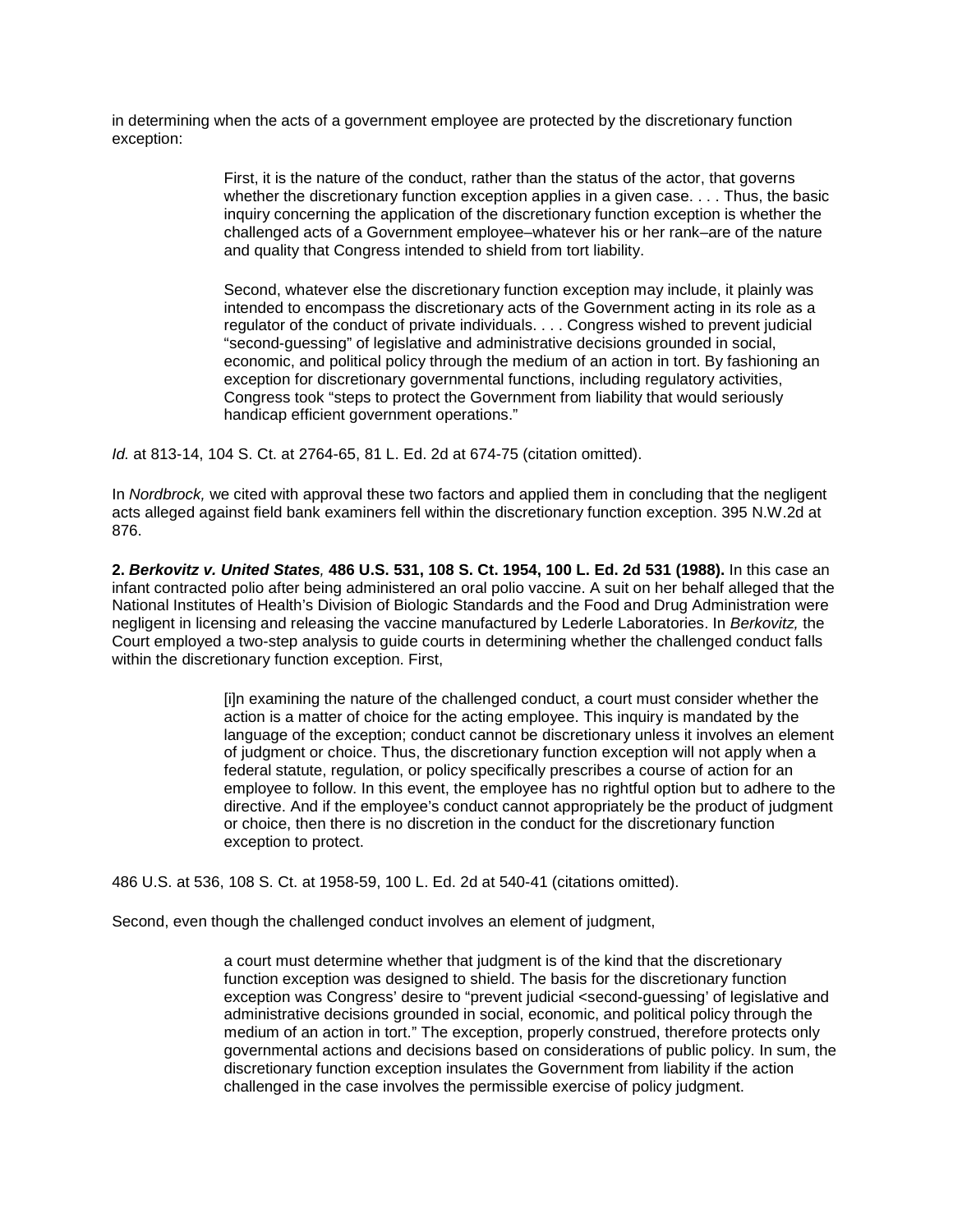*Id.* at 536-37, 108 S. Ct. at 1959, 100 L. Ed. 2d at 541 (citations omitted).

**3.** *United States v. Gaubert,* **449 U.S. 315, 111 S. Ct. 1267, 113 L. Ed. 2d 335 (1991).** This case involved governmental intervention in the running of an allegedly unstable savings and loan. The plaintiff, a shareholder of the savings and loan, alleged federal regulators were negligent in the supervision of the savings and loan association's day-to-day operations. The Court applied the two-step analysis it set out in *Berkovitz* in concluding the challenged actions fell within the discretionary function exception. In the course of its discussion, the Court discussed three scenarios involving statutes, regulations, or policies:

> Under the applicable precedents, therefore, if a regulation mandates particular conduct, and the employee obeys the direction, the Government will be protected because the action will be deemed in furtherance of the policies which led to the promulgation of the regulation. If the employee violates the mandatory regulation, there will be no shelter from liability because there is no room for choice and the action will be contrary to policy. On the other hand, if a regulation allows the employee discretion, the very existence of the regulation creates a strong presumption that a discretionary act authorized by the regulation involves consideration of the same policies which led to the promulgation of the regulations.

*Id.* at 324, 111 S. Ct. at 1274, 113 L. Ed. 2d at 347 (citation omitted).

As for the planning/operational dichotomy, the Court weakened its use as a tool of analysis in the determination of the discretionary function exception:

> In light of our cases and their interpretation of § 2680(a), it is clear that the Court of Appeals erred in holding that the exception does not reach decisions made at the operational or management level of the bank involved in this case. A discretionary act is one that involves choice or judgment; there is nothing in that description that refers exclusively to policymaking or planning functions. . . . Discretionary conduct is not confined to the policy or planning level. . . . The Court's first use of the term "operational" in connection with the discretionary function exception occurred in *Dalehite*, where the Court noted that "[t]he decisions held culpable were all responsibly made at a planning rather than operational level and involved considerations more or less important to the practicability of the Government's fertilizer program." . . . [T]he distinction in *Dalehite* was merely a description of the level at which the challenged conduct occurred. There was no suggestion that decisions made at an operational level could not also be based on policy.

*Id.* at 325-26, 111 S. Ct. at 1275, 113 L. Ed. 2d at 348-49 (citation omitted).

The city urges us to adopt the *Berkovitz* two-step analysis in determining whether a challenged action falls within the discretionary function exception, and we do. In adopting this analysis, we are mindful that this is a significant shift from the planning/operational bright line test we have been using. But as *Gaubert*  makes clear, we–like many other courts–have misinterpreted *Dalehite* as holding that the discretionary function exception does not reach any decisions made at the operational level.

Recently, we concluded that the acts of a municipality not to undertake emergency measures in a particular area of the city against flooding was an operational decision and therefore outside the discretionary function exception. See Keystone Elec. Mfg., 
Solved at 
outer applied the planning/operational analysis because there was no contention that we do otherwise.

Nevertheless, had we engaged in a *Berkovitz* two-step analysis, we would have reached the same result. We say this because there was evidence that the city ignored one of its own criteria in its flood emergency plan as to when to commence flood emergency operations. *Id.* at \_\_\_\_. That criterion directed the city to maintain contact with the United States Weather Bureau during periods of expected high flood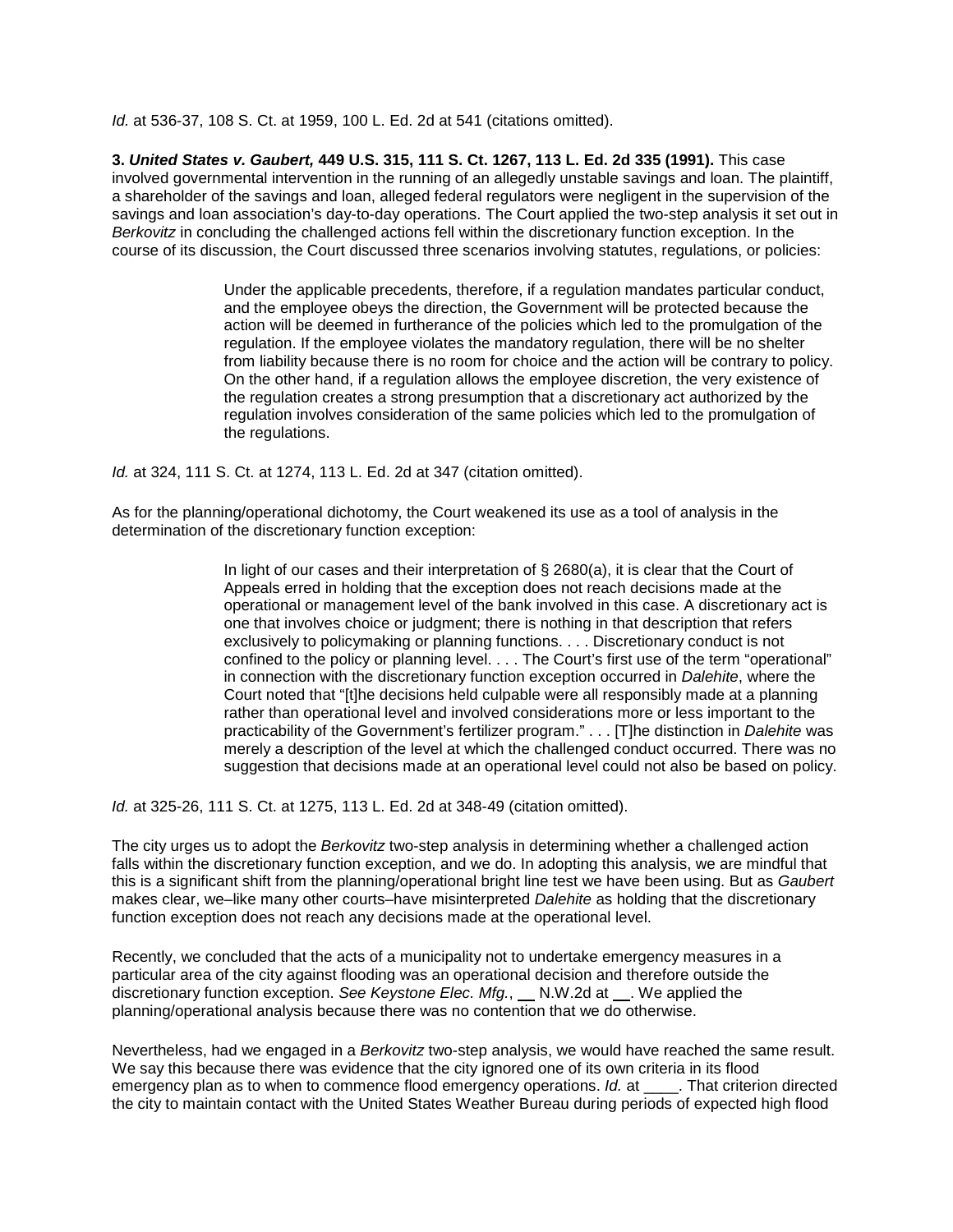stages and to take prompt steps to execute preparations for impending floods when the Weather Bureau forecasts indicated a substantial rise in the river stage. There was evidence that the Weather Bureau had predicted a river crest that would result in flooding of the area in question. The evidence further indicated the city ignored this prediction and took no measures to protect the area against the impending flood. *Id.*  The river did crest as predicted and flood waters damaged the plaintiffs' properties. *Id.*

#### **III. Analysis.**

We turn to Goodman's specifications of negligence, which were submitted to the jury, to determine whether they fall within the discretionary function exception. Those specifications of negligence included the following: The city (1) improperly and without sufficient information determined that a portion of Goodman's subdivision contained landfill material, (2) improperly excavated and removed the dirt and material from its location and stockpiled it, and (3) improperly declared the stockpiled material a nuisance, removed and disposed of the same, and assessed the cost of removal to Goodman.

Goodman presented expert testimony of Michael Shamsie, an environmental engineer, to support the first two specifications of negligence. Shamsie based his opinions on the field notes of the city's project engineers, Shive-Hattery, and the testing that was done for the presence of hazardous material.

According to Shamsie, the city would have been justified in excavating the volume of dirt that was excavated if testing indicated contaminants listed by law as toxic or hazardous to the environment were present in the area excavated. Because the city's own testing indicated no presence of such contaminants, Shamsie believed there was no need to excavate 2600 cubic yards of dirt.

Shamsie described some of the material uncovered (broken concrete, pipe, car parts, bed springs, broken glass, and water heaters) as inert items that could have been left in place unless they interfered with the foundations of the homes that were being built. According to Shamsie, the material that was uncovered was less than one percent of the dirt that was excavated. In Shamsie's opinion, these were additional reasons why the city unnecessarily excavated and removed 2600 cubic yards of dirt.

Shamsie, however, conceded that the city was required by law to remove the tires uncovered to an approved landfill or pay the cost of having them recycled. In addition, Shamsie conceded that the city would also have been justified in excavating the 2600 cubic yards of dirt had it uncovered a closed dump. According to Shamsie, state regulations require material taken from a closed dump be removed to a sanitary landfill. In his opinion, however, based on the amount of waste material uncovered and based on his own experience, the city was not dealing with a closed dump.

At the time of the discovery, all the city knew was that it was dealing with what appeared to be an abandoned landfill, a dump in common parlance. The law gave the city no specific criteria to follow to determine whether the area at one time had been a dump. For example, how much waste material does it take to make a dump? In these circumstances, Choate acting on behalf of the city had considerable discretion in making that determination. Choate was on the horns of a dilemma: If the city had left the material in place, it could have been in violation of the law; excavating the area as it did could subject the city to potential liability to Goodman.

In these circumstances, Choate made the judgment that he was dealing with an abandoned landfill and that if he erred he would err on the side of the environment and compliance with the law. Because Choate's action was a product of judgment, his conduct meets the first of the two-part *Berkovitz* test–the conduct of the acting government employee must be the product of judgment or choice.

The uncovered waste material posed environmental concerns as well as concerns with compliance with the law. Leaving the waste material where it was found without further investigation and action, could have resulted in damage to the environment and subjected the city to possible adverse economic consequences for violating the law. For this reason, the action Choate took was based on considerations